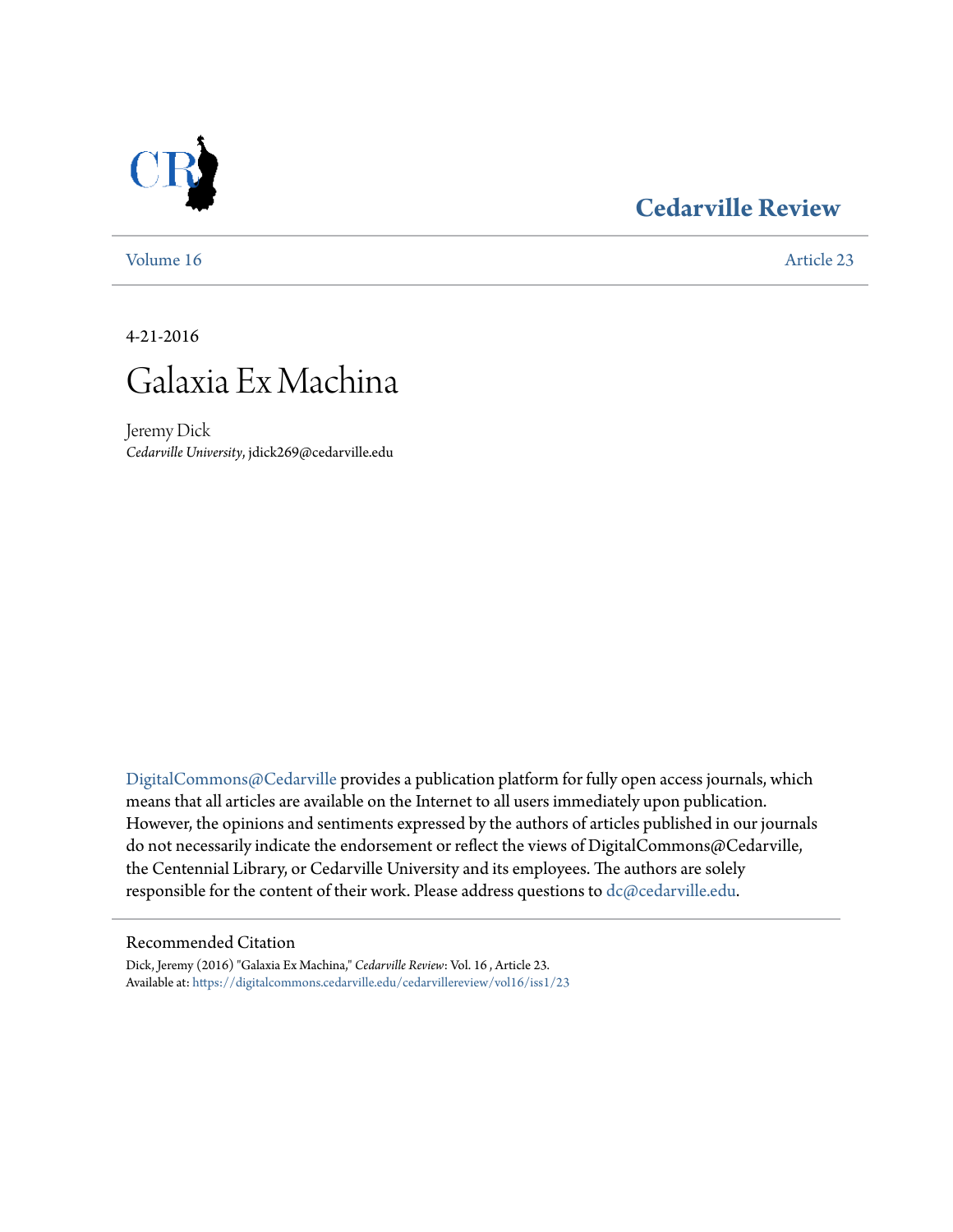## Galaxia Ex Machina

Browse the contents of [this issue](https://digitalcommons.cedarville.edu/cedarvillereview/vol16/iss1) of *Cedarville Review*.

### **Creative Commons License**  $\bigcirc$   $\circ$

This work is licensed under a [Creative Commons Attribution-Noncommercial-No Derivative Works 4.0](http://creativecommons.org/licenses/by-nc-nd/4.0/) [License.](http://creativecommons.org/licenses/by-nc-nd/4.0/)

### **About the Contributor (Optional)**

Jeremy Dick is a physics major from the suburbs of Detroit, Michigan, but his heart will ever live in the woods and wilderness of the Upper Peninsula of Michigan. One of his many and diverse hobbies is photographing landscape, especially that of Northern Michigan and the Great Lakes region.

Follow this and additional works at: [https://digitalcommons.cedarville.edu/cedarvillereview](https://digitalcommons.cedarville.edu/cedarvillereview?utm_source=digitalcommons.cedarville.edu%2Fcedarvillereview%2Fvol16%2Fiss1%2F23&utm_medium=PDF&utm_campaign=PDFCoverPages)

Part of the [Photography Commons](http://network.bepress.com/hgg/discipline/1142?utm_source=digitalcommons.cedarville.edu%2Fcedarvillereview%2Fvol16%2Fiss1%2F23&utm_medium=PDF&utm_campaign=PDFCoverPages)